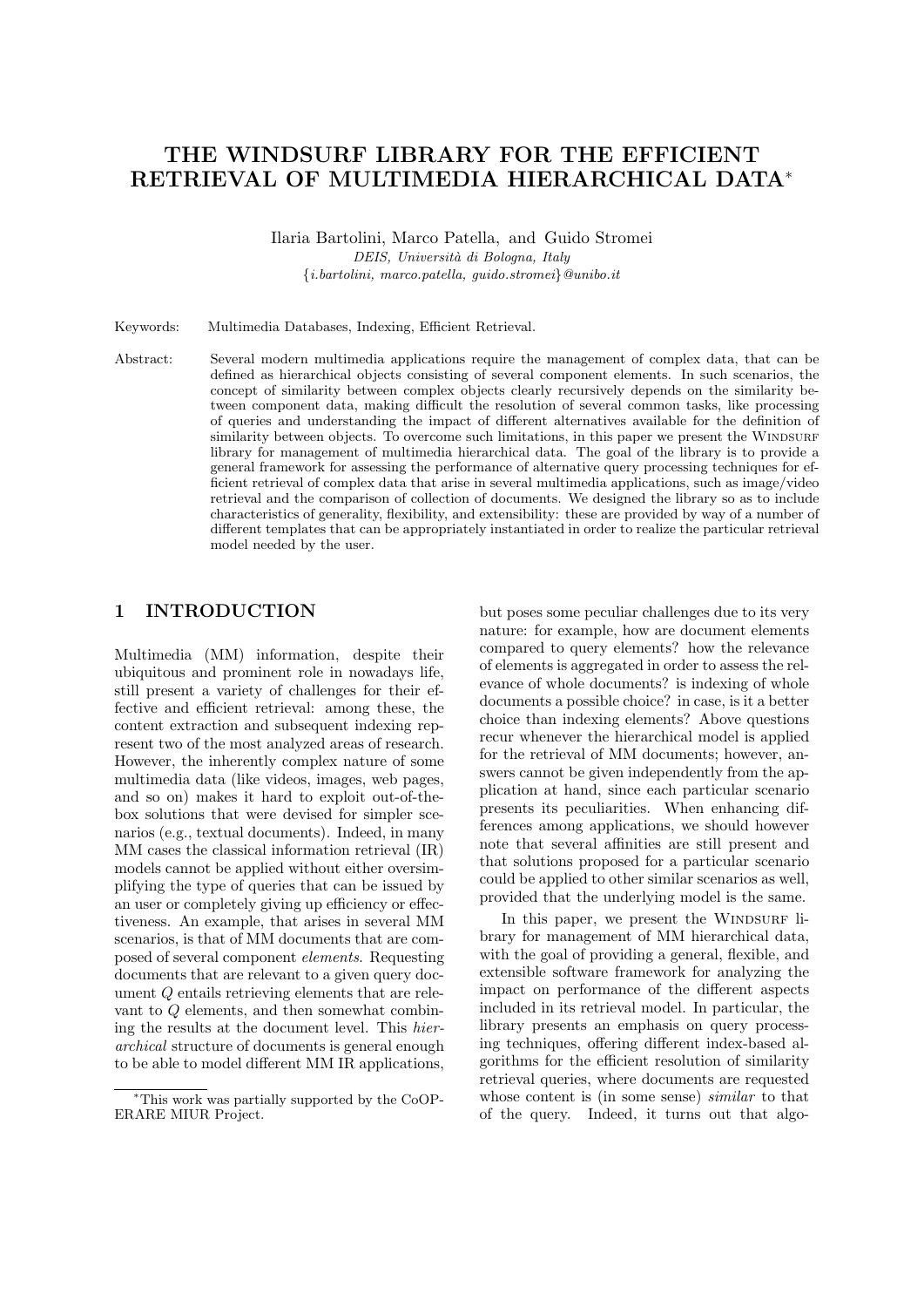rithms included in the WINDSURF library have a wide range of applicability and can therefore be helpful for a variety of scenarios. We expect the library to be particularly useful to those researchers that have to analyze how different alternatives in the representation/comparison of elements/documents interact in providing different effectiveness/efficiency performances, without the burden of defining ex-novo algorithms for retrieving query results. We also note that processing of similarity queries may not be the main goal of the application at hand, rather it could be just a component of a more complex system: as an example, TRECVID 2011 (http://trecvid.nist.gov/) includes several tasks calling for efficient retrieval of similar video shots. For instance, the semantic indexing (SIN) task involves the automatic tagging of video segments in order to perform filtering, categorization, browsing, and search (this is commonly performed by associating the same tags to shots sharing similar visual/audio content (Bartolini, Patella, and Romani 2010)); the content-based copy detection (CCD) task, on the other hand, aims to automatically detect copies of video segments, which clearly can be based on the retrieval of similar video content.

We first precisely define the hierarchical retrieval model of WINDSURF (Sect. 2), by also presenting real-world examples of its use, and provide a general view of the library (Sect. 3), including its query processing algorithms (Sect. 4). Then (Sect. 5), we show how the library can be customized so as to behave according to the requirements of the particular application at hand and we provide examples of use of the library in the Region-Based Image Retrieval (RBIR) scenario (Sect. 6): this was the original application scenario of the library and also justifies its name (WINDSURF standing for Wavelet-based INDexing of imageS Using Region Fragmentation (Ardizzoni, Bartolini, and Patella, 1999)). Finally, we draw our conclusions, by also highlighting future directions of research (Sect. 7).

# **2 THE WINDSURF RETRIEVAL MODEL**

The retrieval model of WINDSURF is as follows: we have a database  $D$  of  $N$  documents,  $D =$  $\{D^1, \ldots, D^N\}$ , where each document *D* is composed of  $n_D$  *elements*,  $D = \{R_1, \ldots, R_{n_D}\}$ . Each element *R* is described by way of *features* that represent, in an appropriate way, the content of

*R*. Given a query document  $Q = \{Q_1, \ldots, Q_n\}$ composed of *n* elements, and an element distance function  $\delta$ , that measures the dissimilarity of a given pair of elements (using their features), we want to determine the set of *best* documents in *D* with respect to *Q*.

The above formulation of the problem is sufficiently general to encompass different retrieval paradigms, each having a different way of specifying which documents are to be considered "best" for the query at hand: this can be demonstrated by applying the WINDSURF retrieval model to some real world examples.

**Example 1** *Our first example deals with the comparisons of web sites. In this case, each element R is a web page contained in a web site D and we want to discover whether a new web site Q is similar to some existing web sites in our database D. Comparison between web pages is performed by taking into account contained keywords, e.g., by using the vector space model (Salton, 1989), so that features extracted from each page include keywords using*  $tf \times idf$ *values after stopping & stemming (see Fig. 1).*



Figure 1: Comparing web sites.

**Example 2** *In RBIR, the D database consists in still images that are segmented into regions, where pixels included in a single region R share the same visual content (e.g., color & texture). Image regions are compared according to their visual features and we want to retrieve images that are similar in content to a user-specified query image Q (see Fig. 2).*



Figure 2: Comparing segmented images in Region-Based Image Retrieval.

**Example 3** *As a third example, we consider the comparison of videos based on similarity, where each video D is first segmented into shots, i.e., sequences of video frames that are coherent in their visual content. Then, each shot R is represented by a single key frame (this can be either*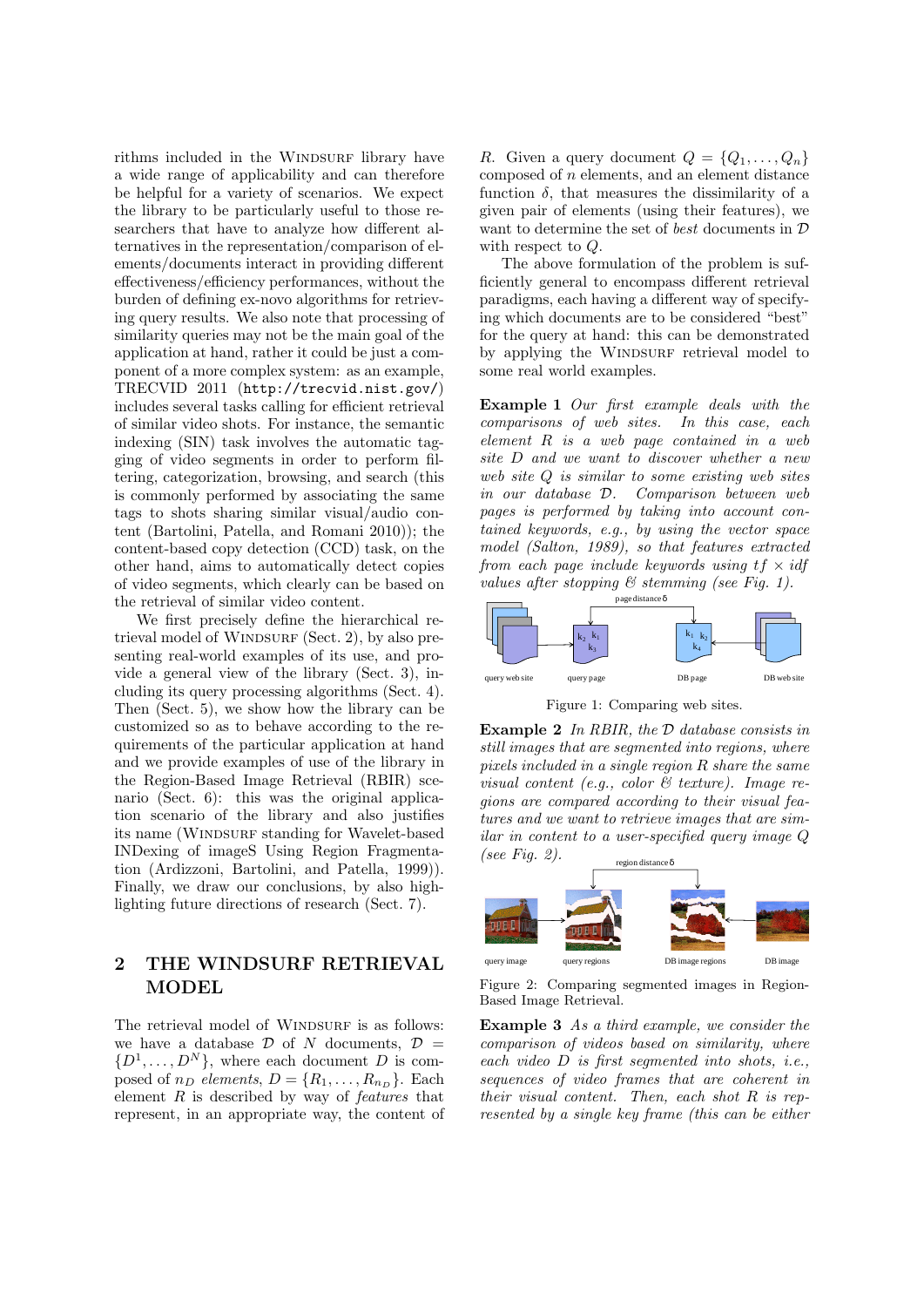*the first frame of the shot, or the middle one, or the medoid of shot frames), so that shots can be compared by means of a simple image similarity function. Finally, we can compare whole videos by aggregating the similarities between shots (see Fig. 3). Note that different applications (like duplicate video detection) might impose different constraints on the "matching" of video shots, e.g., requesting that only shots of similar length can be coupled or that shots that are shown in very different moments cannot be matched; clearly, this has an impact on the computation of similarity between videos, thus a researcher might be interested in investigating the effect of such constraints on the result of a query requesting for, say, the 5 videos most similar to a given query video Q.*



Figure 3: Comparison of videos based on video shots.

For the rest of the paper, we will assume as given the way documents are divided into elements (e.g., the image segmentation algorithm in Example 2, or the shot segmentation of videos in Example 3), the features used to represent such elements, and the (element) distance function  $\delta$ , being understood that similar elements will have a low  $\delta$  value: our focus here is to demonstrate how different retrieval models can be enclosed by the WINDSURF model, thus proving its generality.

Another important factor to be considered is the definition of the query result, i.e., how the best documents wrt *Q* are specified. Indeed, different applications typically have different ways of assessing the similarity between documents, given the similarities between component elements. In WINDSURF, two different retrieval modalities are supported: quantitative (k-NN) and qualitative (Skyline).

*•* In the *k* Nearest Neighbor (k-NN) quantitative model (Ilyas, Beskales, and Soliman, 2008), similarity between documents is numerically assessed by way of a document distance function *d* that combines together the single element distances into an overall value. Consequently, document *D<sup>a</sup>* is considered better than  $D^b$  for the query  $Q$  iff  $d(Q, D^a)$  <

 $d(Q, D<sup>b</sup>)$  holds and the query result consists of the *k* DB documents closest to the query.

• As an alternative to the quantitative model, the qualitative (Skyline) model does not rely on the specification of a numerical value, according to which DB documents can be sorted for decreasing values of similarity wrt to the query, rather document  $D^a$  is considered better than  $D^b$  for the query  $Q$  iff  $D^a$  does no worse than  $D^b$  on all query elements and there exists at least one query element on which *D<sup>a</sup>* is strictly better than  $D^b$ . This necessarily includes those documents that would be the best alternative according to some specific document distance function (Fishburn, 1999).

Regarding k-NN queries, it has to be noted that, usually, the computation of the document distance *d* is obtained by combining three basic ingredients: (1) the element distance  $\delta$ , (2) the set of constraints that specify how the component elements of the query *Q* have to be matched to the component elements of another (database) document *D*, and (3) the aggregation function that combines distance values between matched elements into an overall document distance value (e.g., a simple average of distance values between matched elements). Often, the overall document distance is computed by aggregating scores of the best possible matching, i.e., the one that minimizes the overall document distance; in this case, the computation of *d* also includes the resolution of an optimization problem in the space of possible matchings between elements of *Q* and elements of *D*. We finally note that the result of any query depends on the combination of all three ingredients, so that changing one of them might lead to completely different results. As we will show later, the characteristics of the overall document distance also determine which algorithms can be used to efficiently solve the k-NN query.

As to the Skyline retrieval model, our definition of domination among documents follows the one described in (Bartolini, Ciaccia, and Patella, 2010) for the case of segmented images. Intuitively, the concept of domination is defined for tuples, while here we are considering sets of elements; thus, the dominance criterion needs to be properly extended to deal with this additional complexity in the structure of objects to be compared. For this purpose, each document can be defined as the set of possible matchings of its elements with query elements, each matching being a tuple of distance values between a query element  $Q_i$  and its matched element of  $D$ ,  $R_i$ .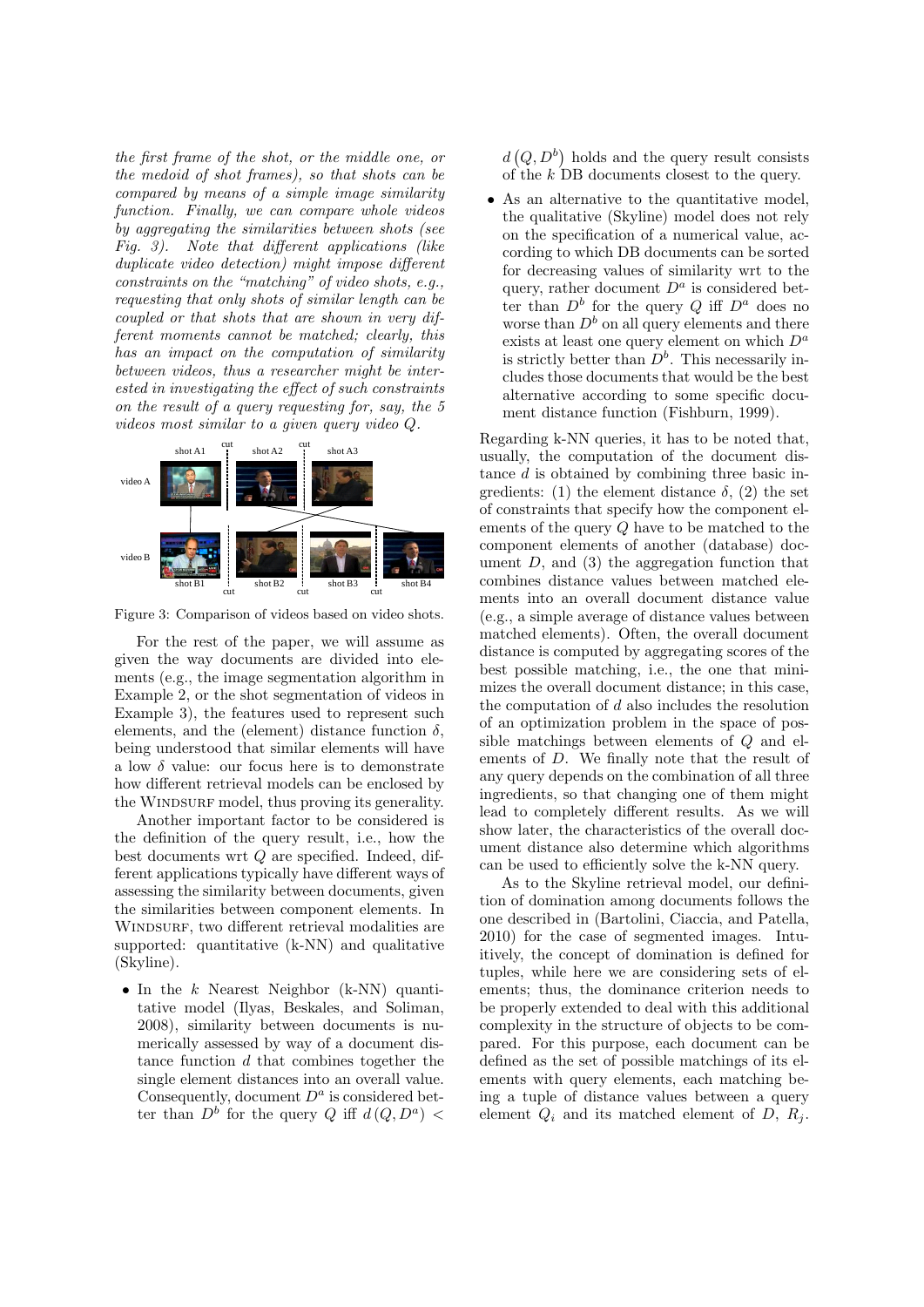The domination between matchings can be then straightforwardly defined. Finally, domination between documents is built on top of the concept of domination between matchings, stating that a document *D<sup>a</sup>* dominates another document *D<sup>b</sup>* wrt the query  $Q$  iff for each matching of  $D^b$  there exists a matching of  $D^a$  that dominates it.

### **Alternative Retrieval Models**

Albeit the WINDSURF retrieval model is sufficiently general to encompass the characteristics of several multimedia scenarios, see (Grauman, 2010) for a recent example, it is interesting to note its analogies with other different models. For example, the *Bag of Words* (BoW) model for computer vision (Fei-Fei, Fergus, and Torralba, 2007) represents images as sets of *patches* (these are similar to elements in WINDSURF). Then, all patches included in any DB image are converted into *codewords*, where each codeword is representative of several patches. This produces a *codebook* and each image can be described as the set of codewords representing its patches. In this way, the retrieval models used for textual documents (Salton, 1989) can be directly applied for images, since the codebook is equivalent to a dictionary. The difficult part here is the generation of the codebook (how many codewords? how to compare patches?).

We also note that our k-NN retrieval model also include those cases where the image distance *d* also considers *global* characteristics; for example, this is the case when the particular *d* to be used for a given query is *learned* by exploiting side information (Wu et al., 2009; Grauman, 2010).

# **3 OVERVIEW OF THE WINDSURF LIBRARY**

The WINDSURF library is written in Java and is released under the "QPL" license, being freely available at URI http://www-db.deis.unibo.it/Windsurf/ for education and research purposes only. It consists of five main packages, each focusing on a section of the main architecture.

**Document:** the Document package includes the definition of classes modelling documents, elements, and features. It also contains the specification of the element distance  $\delta$  and (possibly) of the document distance *d*.

- **FeatureExtractor:** the FeatureExtractor is the component in charge of extracting the features from a given document. This is performed in two steps: first the document is decomposed into elements (segmentation), then features are computed for each element (extraction).
- **QueryProcessor:** the QueryProcessor (QP) is the component that solves queries over document features. It contains algorithms for the efficient resolution of both k-NN and Skyline queries, by exploiting the presence of indices built on document features. In case indices are not available, the package also incorporates sequential algorithms for solving queries.
- **FeatureManager:** the FeatureManager (FM) is the component in charge of storing/retrieving the document features from the DB, providing an abstraction from the underlying used DBMS. In order to achieve an efficient management of features, these can be saved into a relational DBMS (in particular, the WINDSURF library includes code for using the MySQL<sup>2</sup> RDBMS).
- **IndexManager:** the IndexManager (IM) package contains classes managing the feature indices. These can be exploited by the QP for the efficient resolution of queries over the features (see Sect. 4). WINDSURF supports indices built on top of both elements and documents: as we will see in the following, this allows the definition of alternative query processing algorithms. In particular, an implementation of the M-tree index (Ciaccia, Patella, and Zezula, 1997) is included.<sup>3</sup>

Fig. 4 provides an abstract view of how packages of the library cooperate during the insertion and the retrieval phase. When a new document is to be added to the document database (Fig. 4 (a)), it is first processed by the FeatureExtractor package which breaks it into component elements and extracts elements' features. These are then forwarded to the FM and IM components that store the features in the features DB and the features index, respectively. On the other hand, at query time (Fig. 4 (b)) features extracted by the FeatureExtractor are fed into the QP component, whose algorithms exploit the Feature and Index managers in order to pick query results out.

 $^{2}$ http://www.mysql.com/.

<sup>3</sup>For efficiency reasons, the implementation of M-tree is written in C++.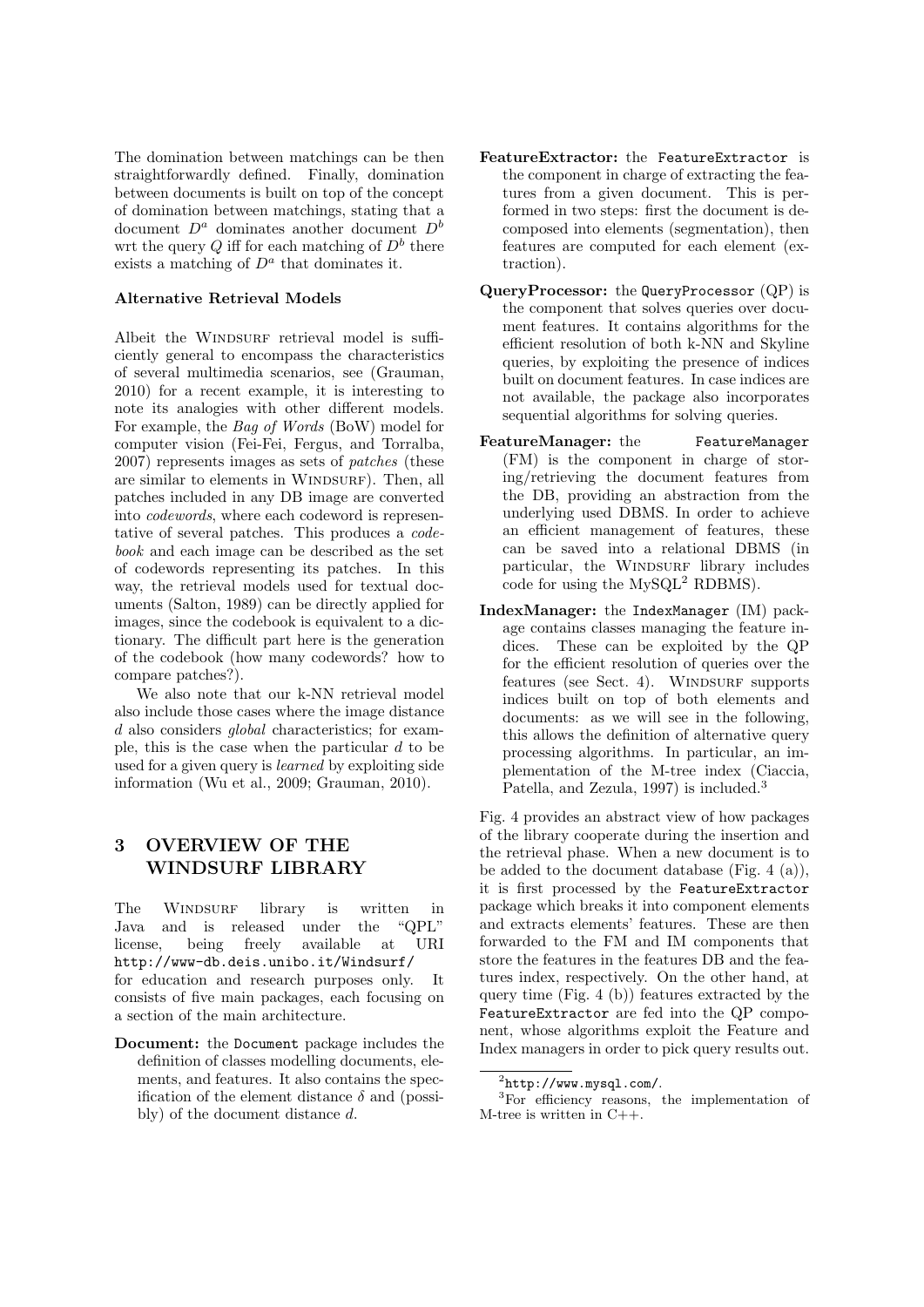

Figure 4: Data flow in the WINDSURF library: (a) insertion phase, (b) retrieval phase.

# **4 QUERY PROCESSING ALGORITHMS**

Our main goal in designing the WINDSURF library was the performance comparison of different algorithms for the retrieval of complex documents, in terms of both efficiency and effectiveness. In this view, the core of the library consists of the QP component, that presents alternative algorithms for the resolution of queries. Regarding efficiency, QP algorithms might exploit indices built on features in order to avoid a full sequential evaluation, a non viable solution for large document DBs. Our arguments will be developed independently of the specific index; rather, we will refer to a generic *distance-based* index, i.e., any index that relies on the computation of distances to return back objects. Distance-based indices include both multi-dimensional (Gaede and Günther, 1998) and metric (Chávez et al., 2001) indices, relevant examples of which are the Rtree (Guttman, 1984) and the M-tree (Ciaccia, Patella, and Zezula, 1997), respectively. To be useful for our purposes, distance-based indices should also provide a sorted access interface, i.e., to output data in increasing order of distance with respect to the object with which the index is queried: this is quite common, thanks also to the existence of algorithms of general applicability (Hjaltason and Samet, 1999; Hjaltason and Samet, 2003). Depending on the used algorithm, indices in the WINDSURF library might be built on either elements (for which the element distance  $\delta$  is used for indexing purposes) or whole documents (where indexing is based on the document distance *d*).

In order to evaluate the efficiency of each query processing algorithm, all classes provide statistics about relevant operations, including:

- **Document distances:** the number of distance evaluations among documents (only relevant for k-NN queries); this is considered a costly operation, since it typically involves comparing several component elements and combining them in order to produce the overall score (as said, the latter might also require solving an optimization problem).
- **Element distances:** the number of distance evaluations among elements; depending on the number of features and on the element distance function  $\delta$ , this too might be a costly operation.
- **Sorted accesses:** the number of accesses to the underlying element index; as we will show, some algorithms exploit an index built on document elements, that is used to sort DB elements in order of increasing distance values with respect to query elements. A sorted access returns a single DB element and requires the index to perform some computations.
- **Document dominations:** the number of comparisons among documents in order to see whether a document dominates another one (Skyline queries only); again, this is a costly operation since it might require comparing several matchings.
- **Time:** the overall time needed to solve a single query; this can be also detailed by considering the time needed for retrieving features from the DB, accessing the underlying indices, computing document distances, or comparing documents for domination.

The QP includes efficient algorithms for the efficient resolution of both k-NN and Skyline queries (Bartolini, Ciaccia, and Patella, 2010).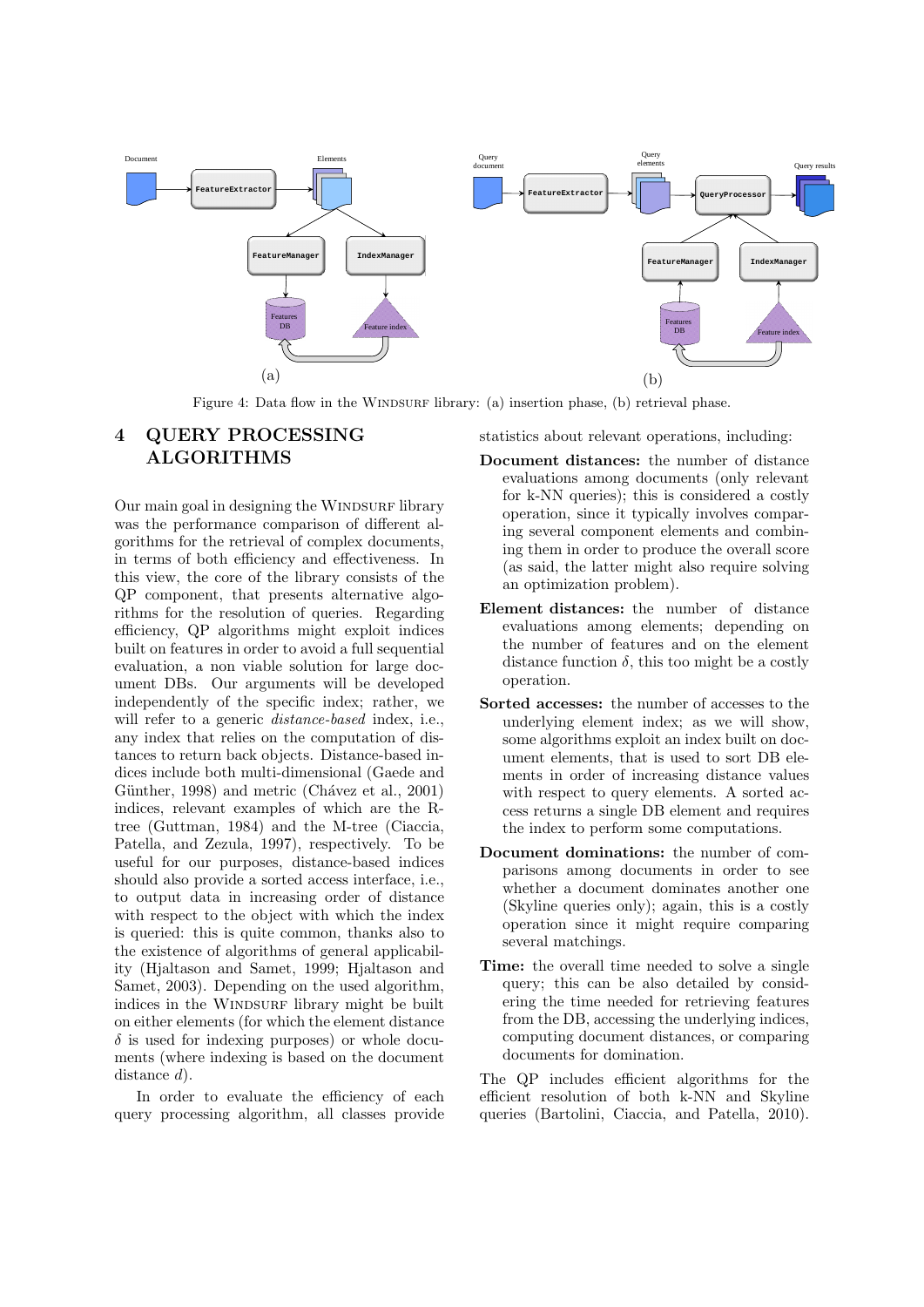Each algorithm will be described here in general terms, by specifying under which hypotheses it is able to correctly solve a query.

### **SEQ**

This sequential k-NN algorithm (QueryProcessor.SF.QuerySFSequential class) retrieves all documents in *D* and compares them with *Q*, by using the document distance *d*. Only the *k* best documents, i.e., the ones having the lowest *d* values, are kept and returned as the query result. No specific requirement on *d* or *δ*

is needed, since the algorithm simply follows the

#### *k***-NN-set**

definition of k-NN query.

This index-based k-NN algorithm (QueryProcessor.SF.kNNset.kNNset class) exploits an element index  $\mathcal{T}_R$  to reduce the number of document and element distances to be computed (Bartolini, Ciaccia, and Patella, 2010). The *k*-NN-set algorithm iteratively alternates sorted accesses to the index  $\mathcal{T}_R$  to retrieve DB elements with random accesses that compute a document distance *d* (*Q, D*) between the query and the document whose element has been retrieved by the last sorted access. In this case, document distances are computed only during the random access phase, while element distances can be computed within the index and during each random access (since distances between all elements of both *Q* and of *D* might be required to compute  $d(Q, D)$ .

The algorithm applies to any document distance function *d* that can be bounded from below, i.e., for those  $d$  such that if, for document  $D =$  ${R_1, \ldots, R_{n}$  and query  $Q = \{Q_1, \ldots, Q_n\}$ , it is  $\delta(Q_i, R_j) \geq \theta_i, \forall i, j$ , then a function *T* exists such that  $d(Q, D) \geq T(\theta_i)$ . This is required to guarantee correctness of the provided result: it means that, for a document  $D^a$  whose all elements are "closer" to query elements than all those of another document  $D^b$ , it is also  $d(Q, D^a) \leq d(Q, D^b)$ . Indeed, since the underlying index  $\mathcal{T}_R$  provides DB elements in order of increasing distance to query elements (sorted access), the algorithm cannot terminate until it is guaranteed that no document yet to be seen in a sorted access is closer to *Q* than the best *k* documents seen so far.

#### *k***-NN-imgIdx**

This k-NN algorithm (QueryProcessor.SF.ImgIdx.QuerySFIndex class) exploits a document index  $\mathcal{T}_D$ . Since, for hypothesis,  $\mathcal{T}_D$  supports sorted accesses, the *k*-NN-imgIdx algorithm simply performs *k* of such accesses to return the query result. We note here that multi-dimensional access methods cannot be used to index whole documents, because a document is a set (and not a vector) of elements, thus metric indices are needed for this purpose. It then follows that the distance *d* used to compare documents should be a metric.

#### **Sky-set**

This is the only index-based Skyline algorithm included in the WINDSURF library (QueryProcessor.Skyline.Skyset.Skyset class) and uses an element index  $\mathcal{T}_R$  (Bartolini, Ciaccia, and Patella, 2010) (the Skyline retrieval model cannot be supported by document indices, because a document distance function is not defined in this case). Similar to the *k*-NN-set algorithm, Sky-set resorts to sorted and random accesses; the main difference with *k*-NN-set is that, after each sorted access, no document distance is computed, rather the newly accessed document *D* is compared for domination with documents in the current solution, possibly leading to drop some current results or *D* itself. The correctness of Sky-set follows from the very definition of domination among documents and the use of a threshold tuple  $\theta$ . In fact, unseen documents will only contain elements whose distance values are higher than those included in  $\theta$ : it follows that any document *D* which is not dominated by  $\theta$  cannot be dominated by any unseen document, thus it can be output as a Skyline result. We finally note that, although our definition of the result of a Skyline query only include undominated documents, Sky-set is able to iteratively return results in layers (Bartolini et al., 2007): according to this definition, documents in a layer are not dominated by any document, except by documents in previous layers (for each document *D* in layer *i* and for all  $j < i$ , it exists at least a document  $D'$  in layer  $j$ that dominates *D*).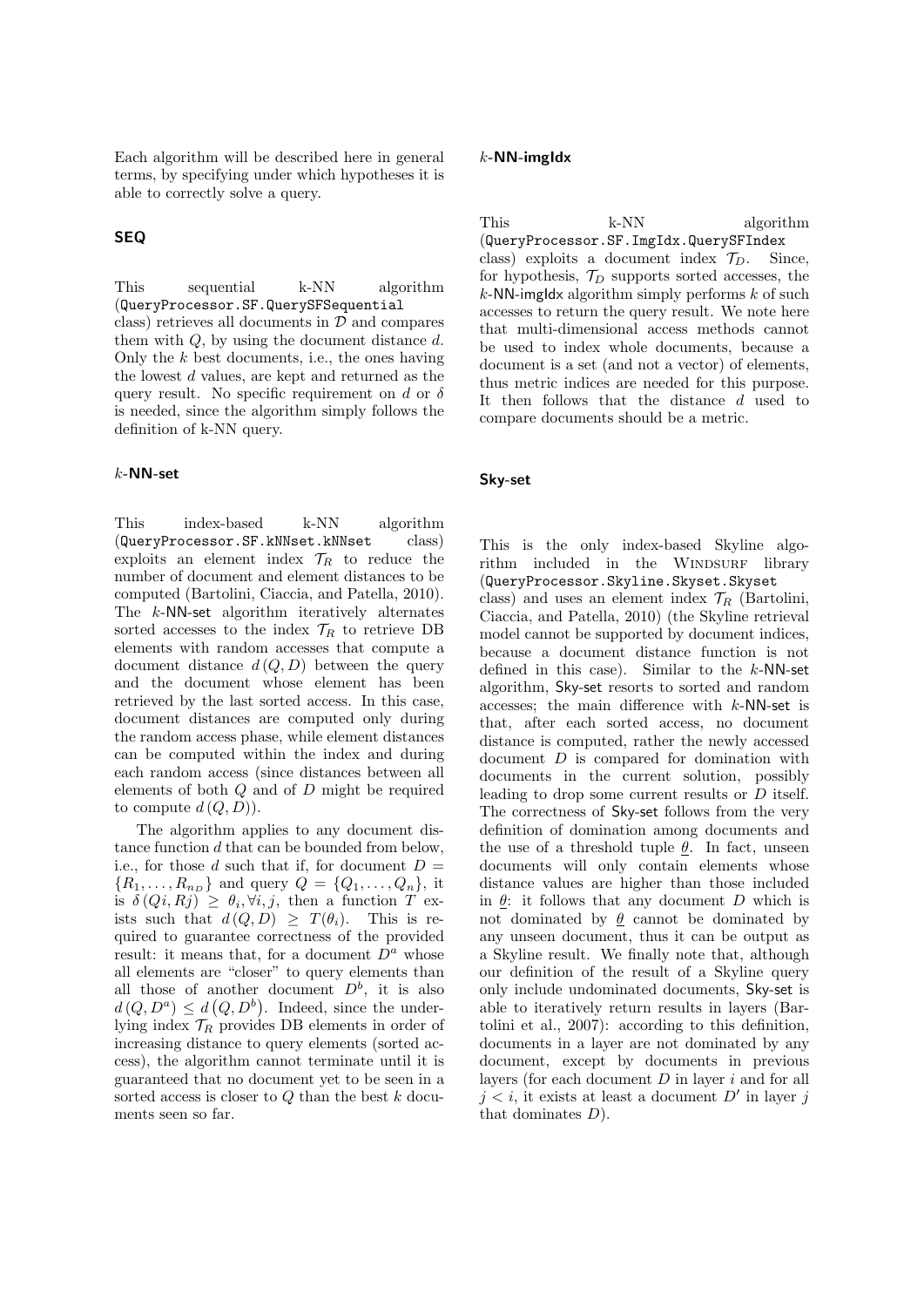# **5 CUSTOMIZING THE LIBRARY**

The WINDSURF library includes abstract and general classes able to represent any application following the retrieval model described in Sect. 2. As stated in the introduction, one of the basic features of the library is its generality and ability of being customized to cover a broad range of application scenarios. In this section we first detail how a user of the WINDSURF library can instantiate classes so as to implement her specific needs, then describe some possible customizations.

In order to correctly exploit the library, a user has to follow five basic steps:

- 1. Extending the Document and Element classes within the Document package. For this, the user has to specify the format of features that represents documents and document elements. In particular, the element distance *δ* is modelled by the distance method in the Element class, while the document distance *d* is (possibly) implemented by the distance method in the Document class.
- 2. Implementing classes in the FeatureExtractor package for analyzing documents, in order to break them into their component elements and extract their features.
- 3. Writing classes in the FeatureManager and IndexManager packages for storing/retrieving document/element features to/from the underlying DBMS and indices.
- 4. Building the DB and the indices containing documents and elements. This is performed by way of the insert method within the FeatureManager and IndexManager classes, that save features of a single Document within the DB/index, according to the insertion logic depicted in Fig. 4 (a).
- 5. Querying the DB (possibly exploiting indices) by creating an instance of the Query class within the QueryProcessor package. Such object (which is built using a single Document) could be used in conjunction with any of the algorithms listed in Sect. 4, see Fig. 4 (b).

Although the previously listed steps are the only ones required for the basic use of the library, advanced users may require additional, more sophisticated, customizations. Most commonly, these will affect classes in the following packages.

FeatureManager **and** IndexManager **packages:** The library already includes generic code for using the MySQL DBMS and the M-tree (Ciaccia, Patella, and Zezula, 1997) index (a templatebased C++ library itself), but other implementations of the generic abstract classes for features management are possible. It is worth noting that, as stated in Sect. 4, separate index structures should be provided for the management of documents *and* elements, and that such indices should support the sorted access interface: this is required by the *k*-NN-set and the Sky-set algorithms, but also allows the retrieval of documents/elements using k-NN or range queries (Zezula et al., 2006).

QueryProcessor **package:** This package contains the implementations of algorithms described in Sect. 4, but also allows the specification of other aspects of document retrieval using either the k-NN or the Skyline model. Particularly important is the QueryProcessor.SF sub-package, containing the implementation of several alternatives for the computation of the document distance *d* via the use of *scoring functions*. The library already implements four of such functions, that will be detailed in the following.

- **Earth's Mover Distance (EMD):** using the EMD scoring function (Rubner and Tomasi, 2000), elements of the documents to be compared are matched in a many-to-many modality. The "amount" of matching of any element is limited to the "size" of such element (for example, in the case of image regions, this equals the fraction of image pixels included in the region at hand); the average of best-matched elements is used as the aggregation function, thus defining an optimization problem that corresponds to the well-known transportation problem, which can be solved in  $O(n^3 \log n)$ time. It is easily proved that a document distance *d* defined in this way is a metric and can be bounded from below, thus it could be exploited by algorithms described in Sect. 4.
- **IRM:** the IRM scoring function used by the SIMPLIcity RBIR system (Wang, Li, and Wiederhold, 2001) is based on a greedy algorithm (with complexity  $O(n^2 \log n)$ ) that obeys the same constraints and uses the same aggregation function (i.e., the average) as EMD. Consequently, the document distance computed by IRM is never lower than the one of EMD: this also implies that IRM can be also bounded from below (although with a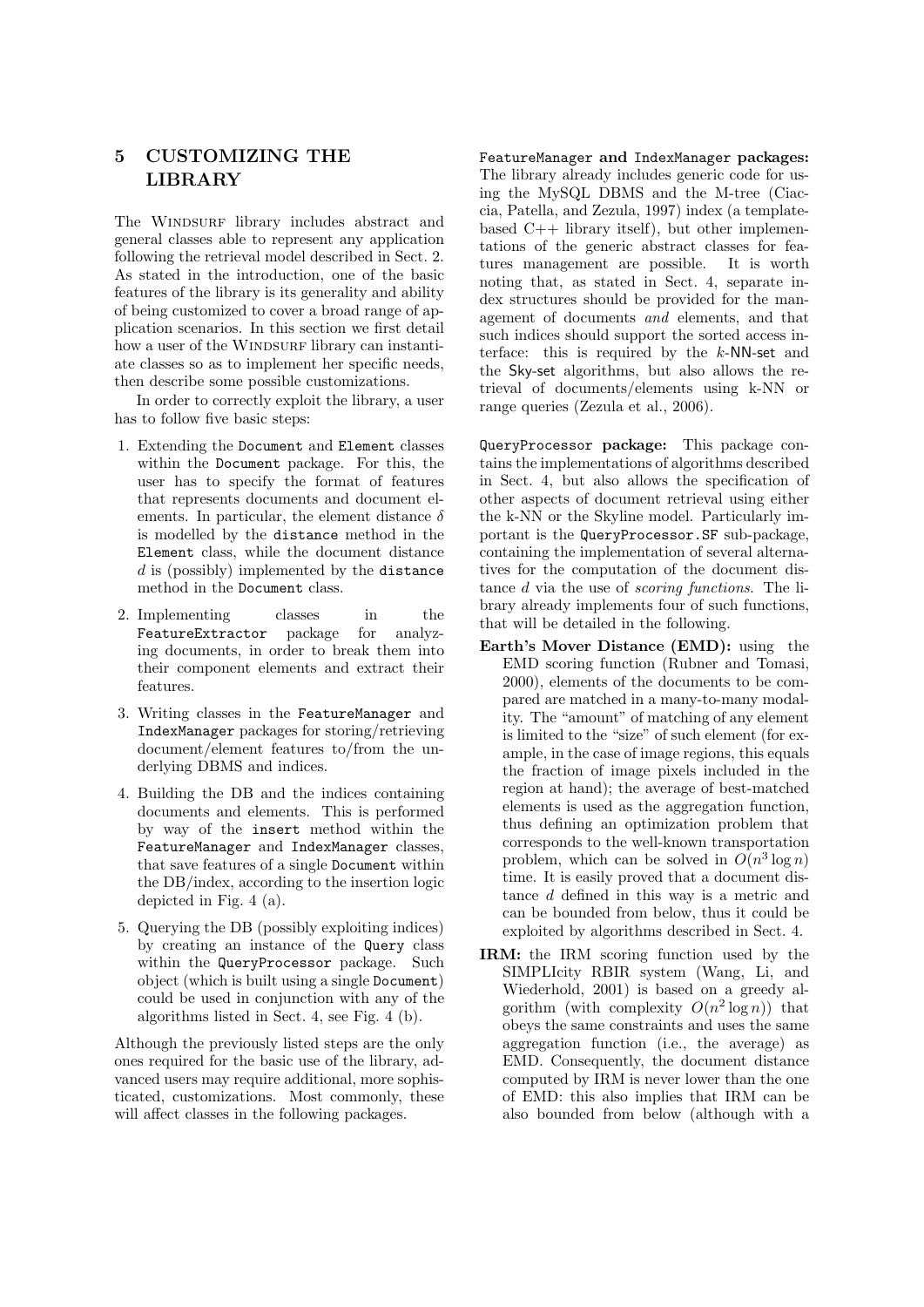looser bound wrt the one for EMD) but it does not satisfy the metric postulates.

- 1 *−* 1 **Assignment:** in this case, which is the one originally exploited by the WINDSURF RBIR system (Ardizzoni, Bartolini, and Patella, 1999), each element of a document can be only matched to at most one element of the other document, and vice versa. Then a "biased" average is used to aggregate distance values of matched elements, so as to appropriately penalize documents that do not match all the query elements. This defines an assignment problem, which can be solved using the Hungarian Algorithm in  $O(n^3)$  time (Kuhn, 1955). Again, it is easy to see that this document distance can be bounded from below but is not a metric.
- **Greedy**  $1 1$ : this last scoring function is computed by way of a greedy algorithm (whose complexity is  $O(n^2)$  for the assignment problem. The corresponding document distance is thus never lower than the one computed using the previous function, is also bounded from below, but is not a metric.

In case the number of document elements, *n*, is high, above algorithms would be limited by their super-linear complexity. In such cases, it is likely that the user would specify alternative (approximate) algorithms, e.g., the pyramid match algorithm detailed in (Grauman, 2010).

## **6 USE CASES**

In this section, we demonstrate how the use of the WINDSURF library classes can be helpful in performing complex tasks over documents that comply with the WINDSURF model. The case study we consider here is that of a researcher investigating the impact of the different alternatives offered by the WINDSURF RBIR system (see Example 2). In particular, she is interested in the efficiency and the effectiveness of the query models available in the library as applied to the WINDSURF image features, which are detailed in (Ardizzoni, Bartolini, and Patella, 1999). Following the five steps enumerated in Sect. 5, the user has to first implement classes in the following packages (note that the library already includes such code):

Document **package:** features for each image region (element) include color/texture characteristics that are represented by way of a 36-dimensional vector; the region distance *δ* implements the Bhattacharyya metric distance (Kailath, 1967), while the image distance *d* implements all the alternatives included in Sect. 5, see (Bartolini, Ciaccia, and Patella, 2010).

- FeatureExtractor **package:** a Haar-Wavelet filter is applied to each image (document) and pixels of the filtered image are then clustered together using a K-means algorithm; so-obtained clusters correspond to image region, whose features are extracted from visual characteristics of included pixels.
- FeatureManager **and** IndexManager **packages:** classes are included for storing/retrieving image/region features to/from the MySQL DBMS and the M-tree index.

We include here the results of some experiments performed on a real image dataset consisting of about 15,000 color images (corresponding to about 63,000 regions) extracted from the IMSI collection (http://www.imsisoft.com).

As a first demonstration of use of the library, we compare the effectiveness of the Bhattacharyya region distance with respect to a simpler Euclidean (*L*2) distance for establishing the similarity between region features: this is easily done by simply redefining the  $\delta$  distance within the Document package. Fig. 5 shows that the use of the Bhattacharyya distance is justified by its far superior accuracy with respect to the Euclidean distance, in spite of its higher cost (almost doubling the time needed to compute the  $L_2$  metric). Although we only present here results for *k*-NN queries, experiments for Skyline queries (not included here for the sake of brevity) confirm the trend exhibited by Fig. 5. Again, we note that this result can be obtained by simply redefining the distance method of the Element class within the Document package.

As another proof of usability of the library, we compared the effectiveness of the document distances described in Sect. 5. To this end, the *k*-NN-set algorithm was repeatedly executed with the different *d* distances. We obtained the results shown in Fig. 6. It can be seen that all image distances behave almost the same, with the remarkable exception of the Greedy  $1 - 1$  alternative, whose accuracy is very low for the first retrieved results. This result, which has been obtained with no cost, since all alternatives are already available within the library, may suggest that a choice between the first three alternatives should be based on efficiency considerations only.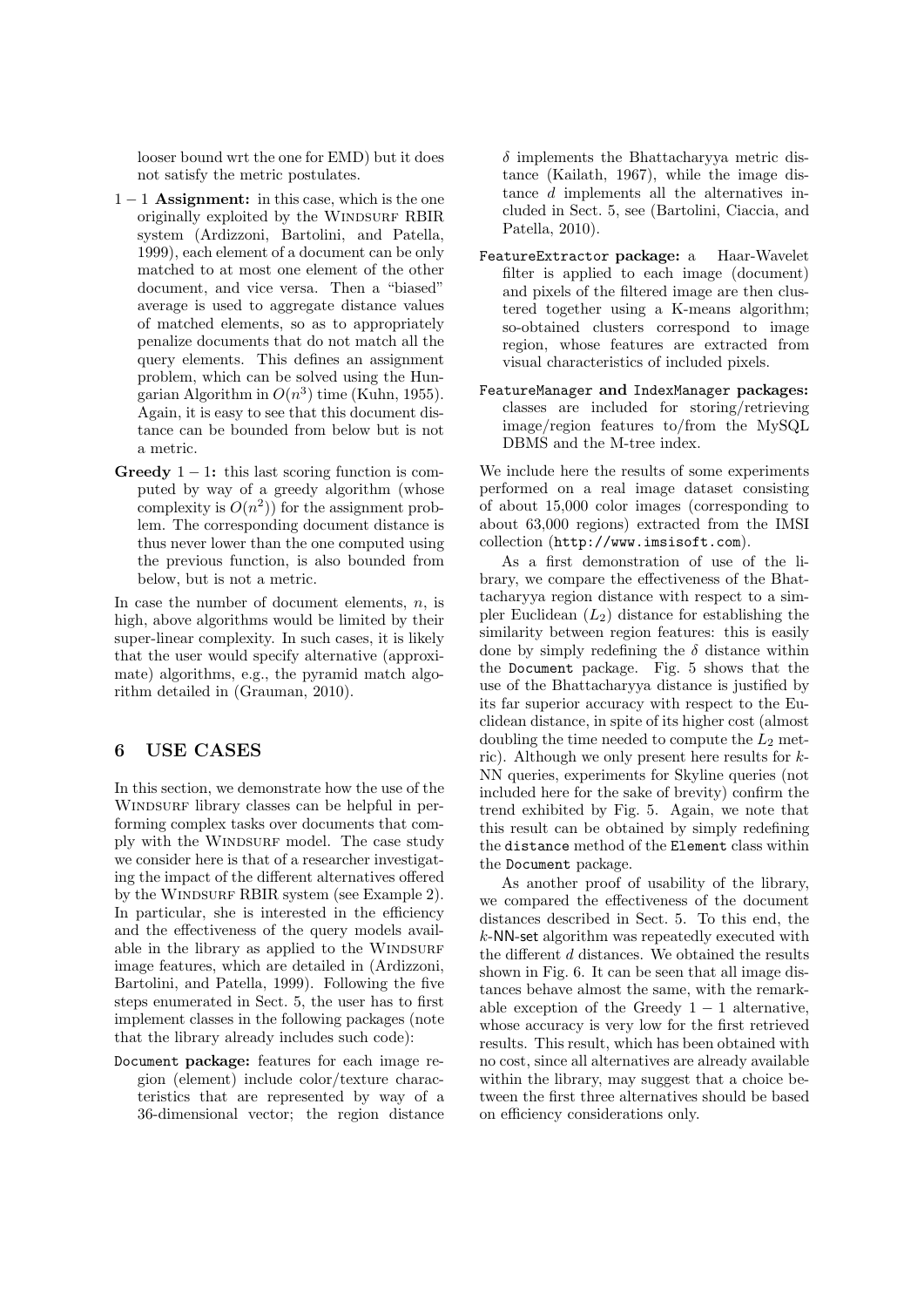

Figure 5: Effectiveness of different element distance functions for the RBIR case: Precision  $(P)$  as a function of the number of retrieved documents (*k*).

Finally, we show a result of the performance comparison for the three index-based algorithms described in Sect. 4: Fig. 7 compares the efficiency of *k*-NN-set (using both the EMD and the  $1 - 1$  document distance),  $k$ -NN-imgldx (using EMD), and Sky-set according to 4 different performance metrics, as described in Sect. 4. It is worth noting that *k*-NN-imgIdx performs the worst among considered algorithms: this might sound strange at first, since only *k* sorted accesses to the document index are needed and no computation is done outside of the index itself, but this is not enough to compensate for the very high number of document distances that are computed within the index. $4$  Again, the library classes already contain the code for obtaining this important result, demonstrating that, when dealing with complex documents, a simplistic approach is not always the best one, and several alternatives should be taken into account to find out the best combination of efficiency and effectiveness.

### **7 CONCLUSIONS**

We have presented the WINDSURF library for the management of complex (hierarchical) multimedia data, with the goal of providing tools for their efficient retrieval. The library was designed



Figure 6: Effectiveness of different document distance functions for the RBIR case: Precision (*P*) as a function of the number of (a) retrieved documents (*k*) and (b) relevant retrieved documents (*krel*).

with the aim of generality and extensibility, so as to be applicable to a wide range of multimedia scenarios that fit its similarity-based retrieval model. Due to the inherent complexity of multimedia data, we designed the WINDSURF retrieval model to include all the different facets introduced by the hierarchical nature of the data (for example, how documents are characterized, how they are split into component elements, how elements are to be compared, how similarities at the element level are to be aggregated, and so on). Such facets can be instantiated in several alternative ways (each choice possibly giving different results) and an user may want to compare the performance of such alternatives in the scenario at her hand: we believe that the use of the WINDSURF library could help in abstracting away the details of generic query processing algorithms, since the above-mentioned facets can be realized by simply implementing abstract classes of the library. We are currently working in extending the library with new query processing algorithms and

<sup>4</sup>We note here that *k*-NN-set computes document distances outside of the index, only for those documents that are retrieved under sorted access. On the other hand, Sky-set does not compute *any* document distance, but has nonetheless to compare documents for domination: in Fig. 7 each of such comparisons is computed as a document distance, in order to compare algorithms on a fair basis.